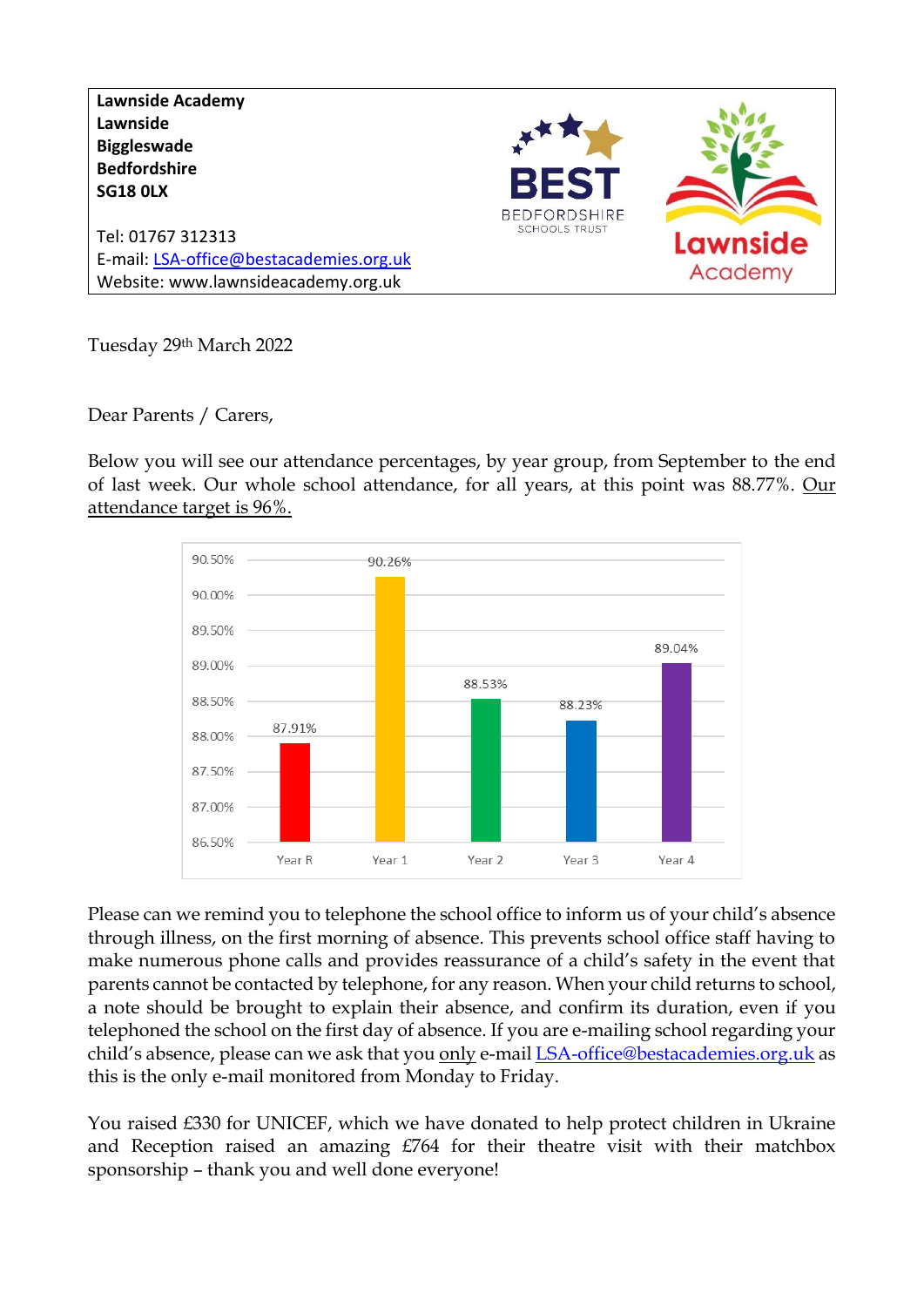We have been donated this rather large and rather gorgeous black Labrador toy dog for us to raffle and fundraise for school. If you would like to be in with the chance of winning this low maintenance pet, we will be selling tickets for £2 each. Tickets will be available for purchase week commencing Tuesday 19th April, from the playground, every morning that week.



I have been asked to remind parents / carers to refrain from driving up Lawnside at the beginning and end of the school day. Please can I respectfully request that you park away from Lawnside and walk up the road to school; it gets very congested at these times and cars driving up and down Lawnside can make it very dangerous for children walking to and from school. Thank you.

I have also been asked to request that all contact and address details are up to date and correct in case we need to contact you in an emergency. If you have changed any contact details, please contact Mrs. Brookes in the school office and she will be only too happy to assist and update these for you. Thank you.

After Easter, we are requesting that all bikes and scooters brought to school are locked to the bike rack and scooter pods, please. We have been encountering a few issues relating to the children's bikes and scooters left in school and this measure is to ensure the security of these expensive items. Please can we request combination locks, not padlocks with keys (which will most likely disappear in school). We have purchased another scooter pod to give you more space and this will be positioned in the Easter holiday.

Each week, as part of our promotion of positive behaviour, children are nominated by staff for their names to be written in our 'Golden Book of Good Behaviour'. Children nominated after half-term were:

| Class    | 'Golden Book of Good Behaviour'                                |  |
|----------|----------------------------------------------------------------|--|
| Willow   | All of Willow class, Melena, Louis, Charlie and Ralphie.       |  |
| Chestnut | Charlie, Teddy, all of Chestnut class, Nathan, Ayla, Aaron and |  |
|          | Hanlyn.                                                        |  |
| Cherry   | Annierose, Finlay, Mohammad, Sydney, Noah and Samuel.          |  |
| Hazel    | Amber, Bonnie, Trust and Ruby,                                 |  |
| Rowan    | Isaac and Sienna.                                              |  |